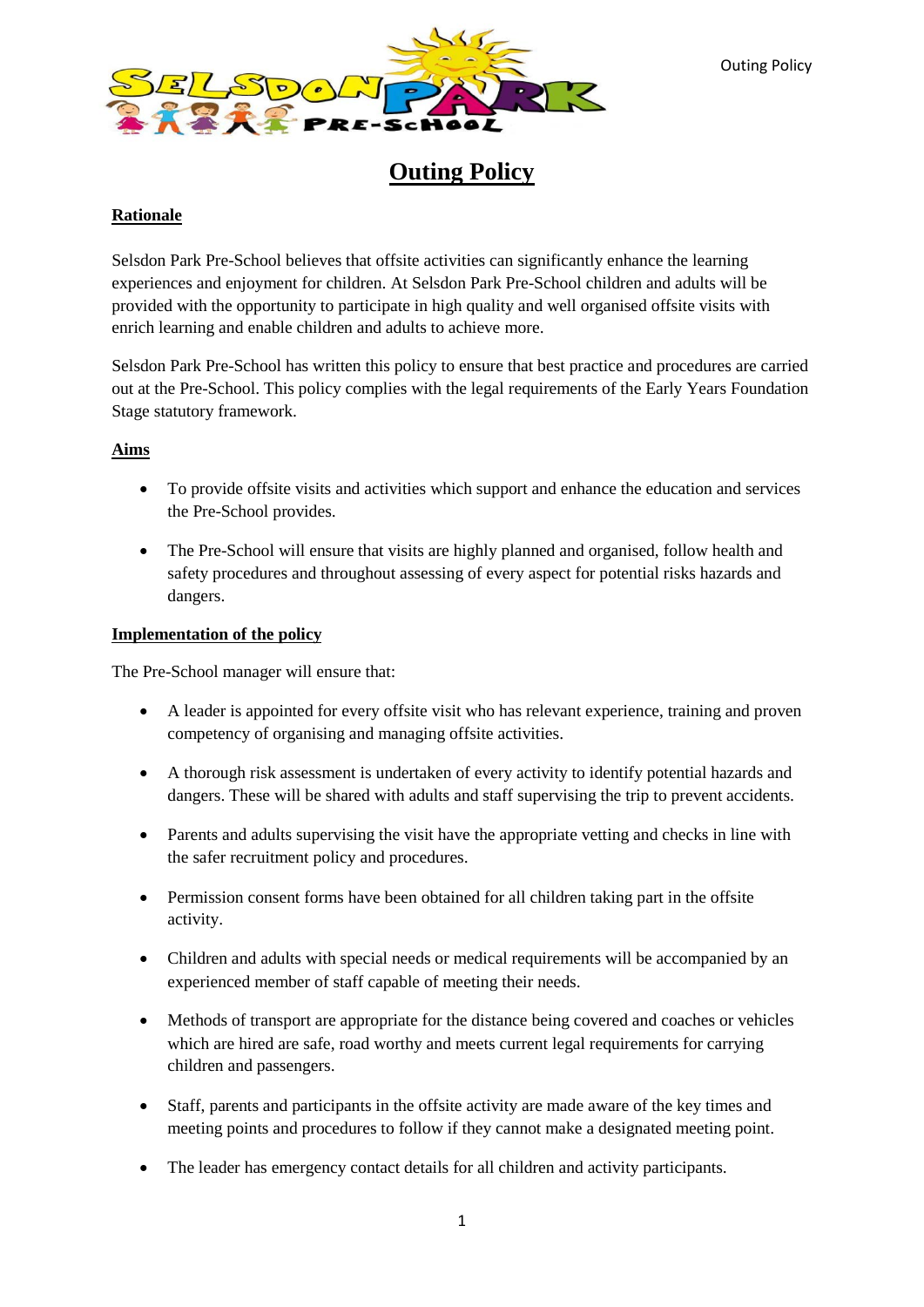- Qualified first aiders will accompany every offsite activity.
- If any child required medication the first aider will carry the medication appropriately.

### **Offsite Activity Leader:**

## **The offsite activity leader should:**

- Appoint a deputy to resume control in emergency situations or in the absence of the offsite activity leader.
- Have the relevant skills and experience to manage and control children.
- Hold appropriate qualifications for the activity or if instructing children or adults.
- Plan and prepare the visit thoroughly and brief staff members and supervising adults of key points and possible danger or hazards.
- Complete a comprehensive risk assessment for approval by the Pre-School manager.

## **Supervising Adults should:**

- Follow the instructions of the activity leader all the times
- Be sensitive and caring to each child in their allocated group
- Inform the leader if they are concerned or worried immediately.

### **Responsibilities of children**

The offsite activity leader should make it clear to children that they must:

- Follow the instructions of the adult supervisor of their group.
- Behave calmly and sensibly at all times.
- Children who are posing a danger to themselves or others will be referred to the leader who will decide on appropriate action which may involve contacting the parent to come and collect the child.

### **Responsibilities of parents**

The Pre-School manager will provide parents with detailed information about the offsite activity and brief parents in person for longer activities.

Parents will receive information on suitable clothing, lunch requirements and how they can prepare their child for the visit. Parents will also receive a copy of the expected standard of behaviour.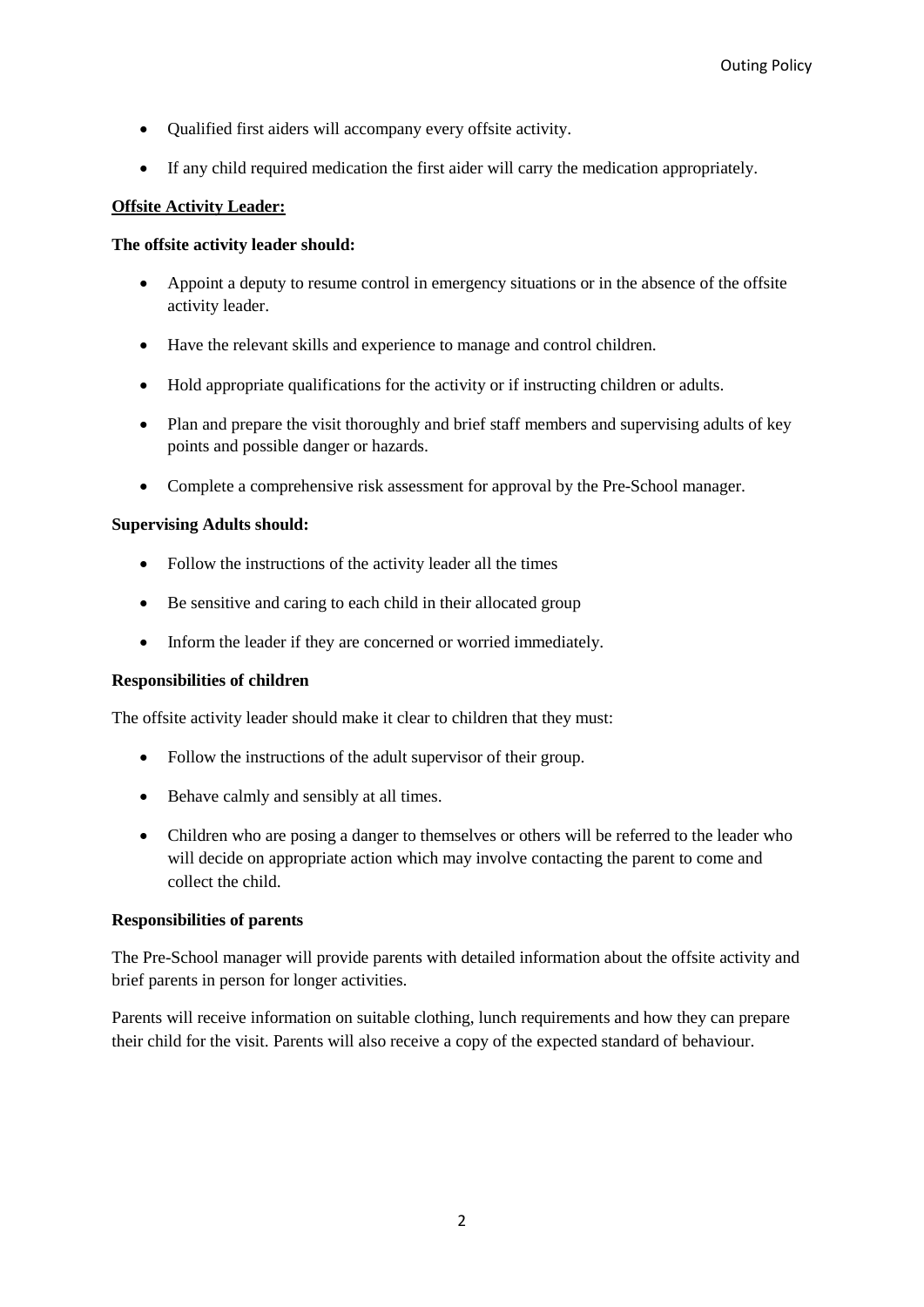### **Parents must:**

- Sign the permission consent form and complete emergency contact details.
- Provide relevant information about any medical or special needs of their children.

#### **Risk assessments**

A thorough risk assessment will be completed for every offsite activity. The risk assessment will include the following information;

- 1. Potential hazards and dangers.
- 2. Who is at risk of potential harm?
- 3. The estimated level of risk ( high, medium or low)
- 4. Any action which can be taken to reduce or prevent the hazard posing a danger.

The risk assessment will be checked and agreed by the Pre-School manager. The activity cannot take place until the risk assessment has been completed and the Pre-School manager has agreed for the activity to take place.

#### **Pre-visit checks**

Offsite activity leader will undertake a pre-activity check to;

- Ensure that the venue is safe and enhances the aim of the Pre-School.
- Risk assesses potential hazards and dangers.
- Check the leader has a working mobile phone and that the number is distributed to all supervising adults.
- First aid and medicines are ready with the relevant supervising adult.

### **Supervision**

Selsdon Park Pre-School will ensure that there is a sufficient ratio of supervising adults for the offsite activity.

The Pre-School manager will look at the following criteria when deciding on a suitable supervision ratio;

- Age of participants
- Medical or special needs of participants
- Type and nature of activity
- Experience of managing offsite activities of supervising adults.

Ratios required for legal purposes

1 adult to 2 children